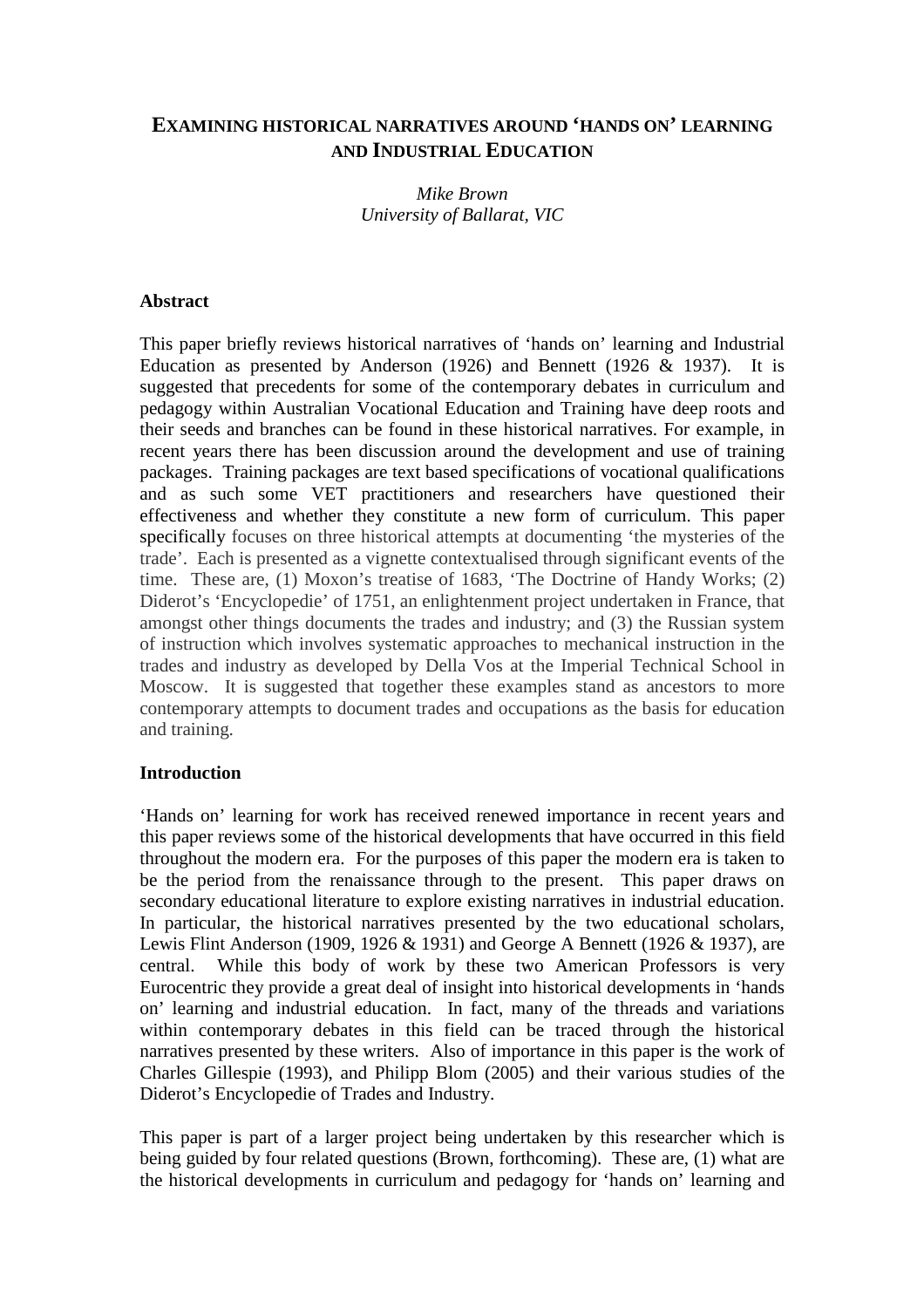industrial education (Brown 2009); (2) what have been the drivers and purposes of these developments, (3) is there evidence of a negative image for those who work with their hands, in contrast to those who are considered more academic or professional (Applebaum 1992); and (4) what have been the drivers of the tendencies apparent throughout the modern era towards documenting the work of the trades for the purpose of passing this knowledge onto learners and others. This paper explores aspects of Question 4.

The two educational researchers whose work has been reviewed for this paper are Lewis Flint Anderson and Charles Bennett. A snapshot of each is presented next. Lewis Flint Anderson was a Professor in the History of Education at Ohio State University and he wrote a number of histories of various aspects of education, amongst these are his *History of the common school education: an outline sketch* (1909), his biography and discussion of the work of *Pestalozzi* (1931), and his *History of Manual and Industrial School Education* (1926). The latter of these is a main source for this paper and it should be noted that of the 240 pages of text, the first 132 pages (approx 55%) explain a general and mostly European history of manual and industrial education while the remaining 108 pages discuss the history of manual and industrial education in the USA. Likewise, Charles Bennett was a Professor of Manual Arts, at Bradley Polytechnic Institute and published his *History of Manual and Industrial Education up to 1870*, in the same year as Anderson, 1926. Interestingly, both explain that they think their work is the first of its kind in this field. Both have undertaken considerable translation of original primary sources. Later in 1937, Bennett published a further, companion volume, *History of manual and Industrial education from 1870 to 1917*.

This current paper identifies some of the main actors who have contributed to the fields that make up what we currently understand as 'hands on' learning and Industrial Education but focuses mainly on 'documenting the mysteries of the trade'. Three examples are overviewed and discussed. The first is *The Mechanical Exercises, or the Doctrine of Handy Works,* written and published by Joseph Moxon in London in 1683. The second is the project of publishing the *Encyclopedie* by Diderot, or as the full title translates into English, *Analytical Dictionary of the Sciences, Arts and Trades* – compiled and written by a 'Society of Men of Letters'. The first volume of ten was published in 1751. The third example is the Russian system of industrial training as developed by Victor Della Vos. It is being suggested that these are forerunners to, and have similarities with, contemporary aspects of Australian vocational education and training such as competency-based training. Specifically models implemented as the Richmond Model in Victoria (Brown 1994), and nationally, as CBT was implemented under the national training reform agenda, and the current rendition which is exemplified through Training Packages (Brown 2003).

## **Laying the foundations**

Anderson (1926) explains that the beginning of the theory and practice of manual and industrial education and particularly to its inclusion within schools can be traced back and found in the Renaissance. Further he suggests that the planning and implementation of manual and industrial education into schools falls into three distinctive stages. The first involved the theorising of systematic education in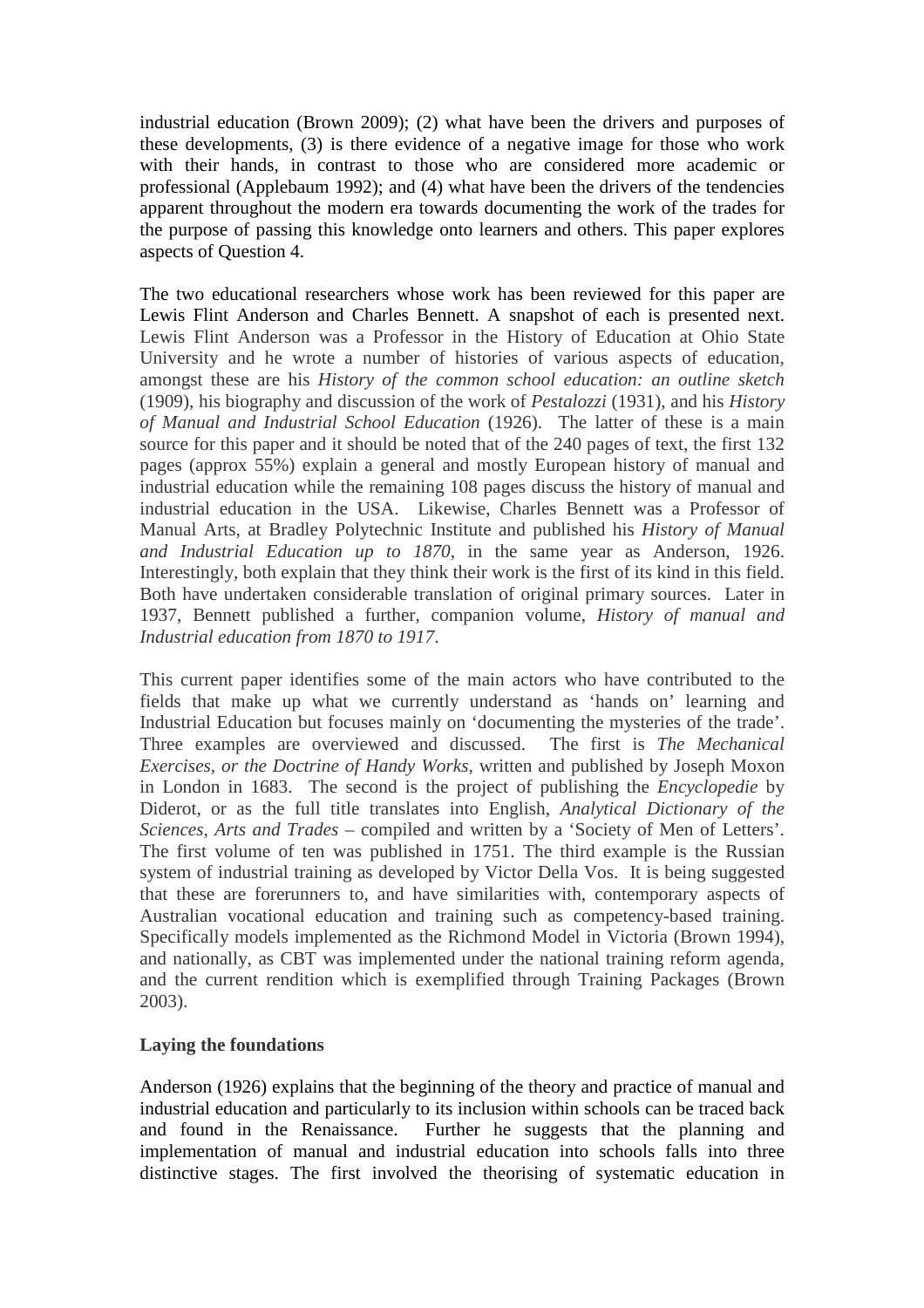agriculture, carpentry and other forms of manual industry as a feature of ideal and utopian states. This is discussed within the philosophical works of More, Rabelais, Bacon and Campanella. The second stage is marked by the articulation by progressive thinkers of courses and institutions that would provide a combination of industrial as well as general education. The third stage occurs when the theorising of educational thinkers and reformers such as Comenius bears fruit and gets implemented within the schools run by Franke, Semler and Hecker as manual and industrial education. It is suggested here that this three stage schema could be extended further through the addition of a further (fourth) stage. Such a stage would involve the implementation of highly developed and well articulated systems of industrial education such as the Russian system of instruction. Three contextualised vignettes appear below. The first example comes from the second stage described by Anderson where progressive thinkers are advocating combinations of manual and general education though Barlow (1990:8) makes the point that it takes until the 1880s before this combination is taken up and tried seriously in schools.

## **Vignette 1: The treatise by Moxon (1677 & 1683) in context**

In England in 1562 the whole gild system of trade training and protection was overhauled when the Statute of Artificers was made law and apprenticeship expanded from a local system to become national. In Germany, the invention of the printing press was helping Luther to proclaim the reformation. With regard to education, Luther argued that "we must send the boys to school one or two hours a day, and have them learn a trade at home the rest of the time". For Luther attending school for general education in literacy and numeracy needed to occur alongside the learning of a trade. Luther promoted the work ethic – for him, to work diligently was to serve god.

As humanism spread, this period began to breathe new life into teaching methods. The two fundamental ideas upon which instruction in the manual arts has been built emerged at this time. First, sense impressions, (or materialism), was considered 'the basis of thought and consequently of knowledge'. From this idea grew the object method of teaching and later of the laboratory method. Second, is the related idea of 'learning by doing'. From this came the recognition of the value of working through a process, of making something skilfully, and that this process was the basis of (developing) rational thought, (Bennett 1926: 30). Eventually this led to the placement of handicraft in schools and children being taken into workshops and into the fields to learn. In addition, Mulcaster, an English head master at this time added drawing to the school curriculum. He believed that 'the hand', 'the ear', and 'the eye' held the key to learning.

At the beginning of the seventeenth century, at a time when Shakespeare was writing in Elizabethan England, the Poor law (1601) was passed. This meant that church wardens could oversee pauper children as apprentices. The learning of a trade was very popular at this time as it provided a means for people from low socio-economic backgrounds to earn a living and to become law abiding citizens. At this time learning a trade also meant getting more general instruction in reading, writing and arithmetic. Francis Bacon espoused his philosophy of realism and advocated going directly to nature and using one's senses to study the natural world. This was to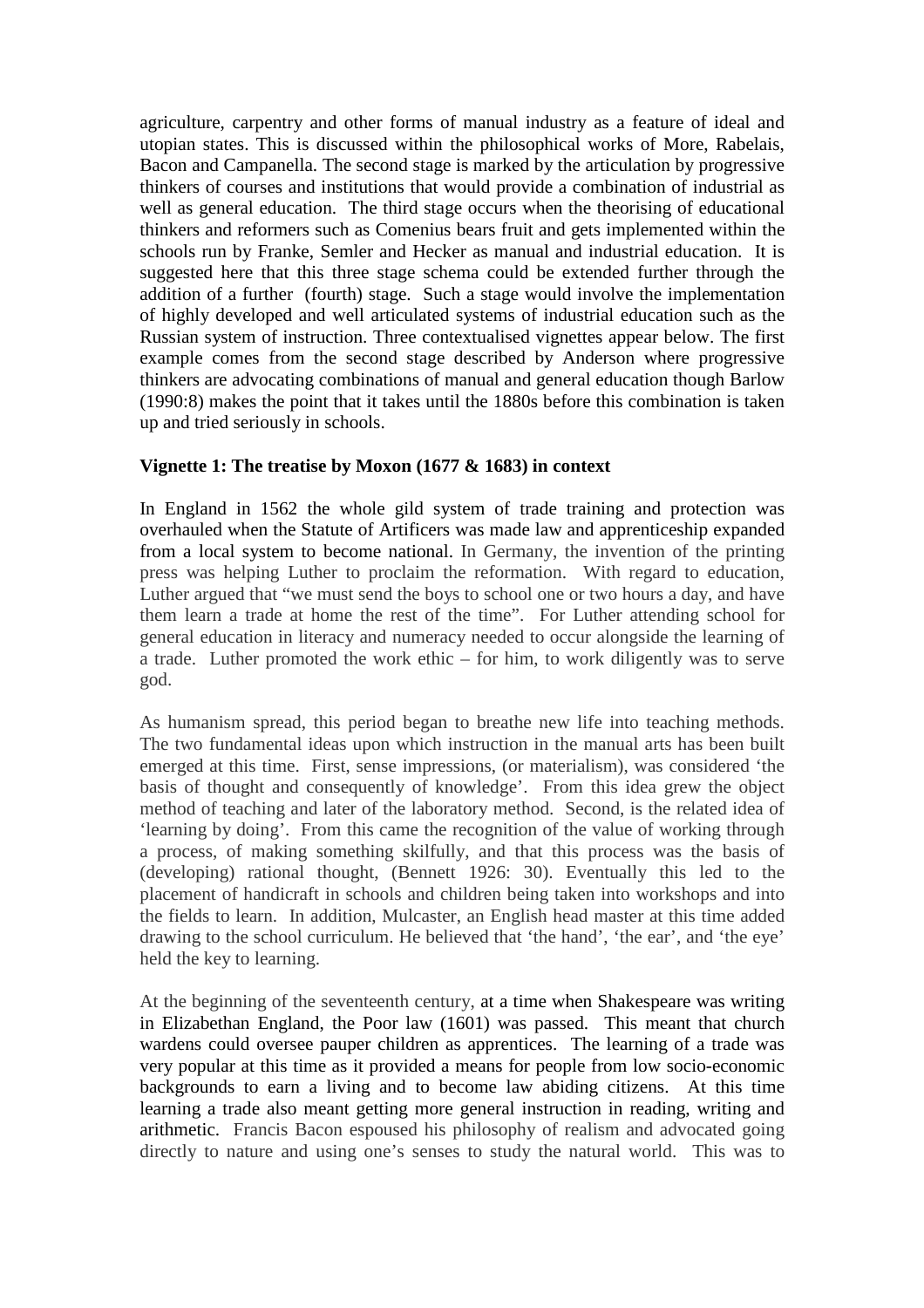become the basis of learning applied sciences. Bacon was also amongst the first to use the term 'manual arts'.

Comenius, a German teacher and priest, was to become one of the greatest educational writers of the seventeenth century. He has been called the father of modern pedagogy because some of his ideas were still in vogue centuries after first being formulated. Comenius wanted children to learn through their senses and whenever possible through nature, or realia. He argued that education should be developmental and concentrate first on the senses, then the memory and the intellect, then it should develop critical faculty. He followed Luther in arguing that education should be available to everyone. He added that it needs to be enjoyable for the learners and he suggested four different age and development appropriate types of schools. He wanted infant schools up to the age of six established in homes; he wanted a public elementary school in each village for students from 6 to 12 years of age. He suggested that there be a gymnasium or secondary school in each province for students up to 18 years of age and a university in each large province for students from 18 to 24 to attend. Amongst Comenius' other works are his 'methods of the arts' written around 1638. In this he sets out some principles for teaching manual and industrial education.

The work of Comenius was advocated in England by social reformers like Hartlib and Petty. Hartlib took up the mantle in England and encouraged the poet Milton to write his treatise '*Of education*'. Hartlib planned the establishment of a school of agriculture and husbandry that would utilise, develop, and further knowledge in these fields. He suggested that students would learn using a form of apprenticeship. His good friend, Petty, wanted to educate the poor in order to provide them with a means for a living. Amongst his other projects in 1647, he wanted to publish a great encyclopaedia of the arts and sciences that documented all the known facts of real and experimental learning. These men and their circle of acquaintances valued learning and new knowledge to the extent that they would go on to form the Royal Society of London, or as its full title when formed in 1660 under Charles II, The Royal Society of London for the Improvement of Natural Knowledge.

Petty proposed a college, or society, or guild of workmen representing different trades for the double purpose of producing fine examples of craftsmanship and to use these examples for the advancement of the mechanical arts and manufacturing. He proposed to compile a book that detailed 'the mysteries of the trades'. This he suggested would describe in detail the manual processes associated with every trade. This task was taken up by his friend, Joseph Moxon though it was also a task that Diderot, would undertake in France nearly a century later when the first volume of the encyclopaedia was published in 1751.

In 1677, Joseph Moxon, also a member of the Royal Society, and hydrographer to the king published a series of articles on the most common and useful arts. The first fourteen of these articles were brought together in 1683 as one publication called 'Mechanick Exercises or Doctrine of Handy Works'. This was a treatise on mechanical processes, tools, machines, projects and artefacts. Part 1 was called 'Of Smithing in General', Part 2 was on 'Hinges, Locks, Keys, Screws, and Nuts (small and great)', Part 3 'The Making of Jacks, and Bullet Molds, the Twisting of Iron, the Case Hardening it, with the Use of some Tools and Treated as before: also of the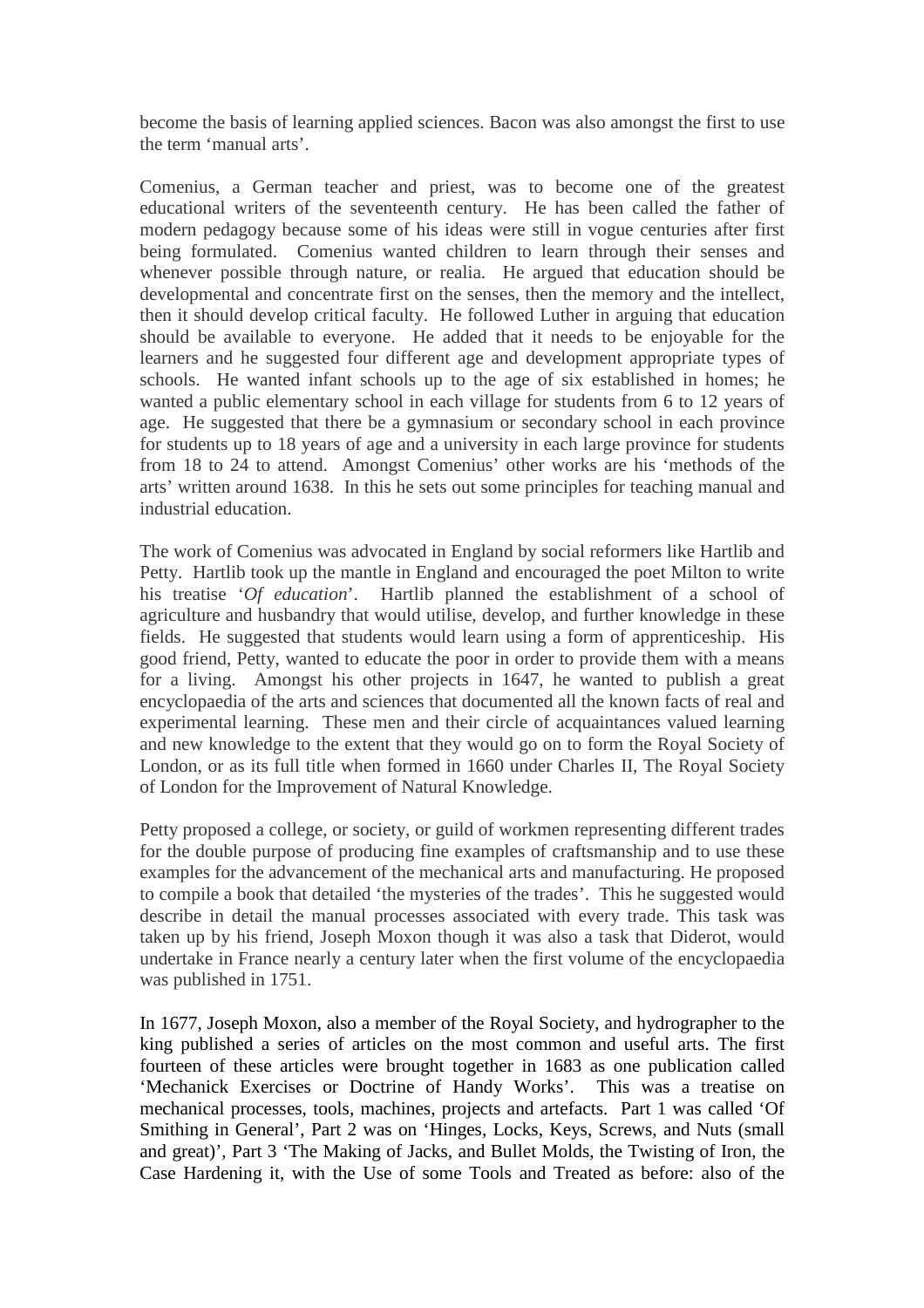Several Sorts of Steel, the Manner of Softening, Hardening and Tempering them'; Parts 4, 5 & 6 was on the 'The Art of Joinery' (spelt joynery by Moxon), Parts 7, 8 & 9 were on 'The Art of House-Carpentry'; Parts 10 to 14 were on 'The Art of Turning'. Bennett (1926:60) makes the point that a great number of the lathe tools described in this publication were still being used by turners at the time that Bennett was writing in 1926, some two hundred and fifty years later.

#### **Vignette 2: The** *Encyclopedie* **by Diderot (1751) in context**

In 1694, August Hermann Franke, a Professor in Halle Germany, was interested in improving the opportunities for the poor children and so for him the most important part of his institute was the orphanage. Alongside the religious instruction, he gave practical instruction in several manual arts. He observed that when left to their own devices the young students would busy themselves at building and working. He argued that the teacher could use this natural inclination to their advantage and use it as the basis for learning. These orphans were taught to spin, sew and knit. While this work and learning had an economic advantage, it was primarily for the students' development.

Other teachers working with Franke realised that a new and different style of secondary school was required for these students. Hecker who had taught alongside Franke, moved to Berlin where he set up a school to concentrate on the students learning important knowledge for use in their lives after school. This was the first non-classical secondary school curriculum in Germany and thus was formed 'the realschule'. The school run by Hecker emphasised science, art, and the trades and industries, and it put mathematics, mechanics, natural science and handicrafts into the curriculum.

The first wave of the Industrial Revolution was underway in England; and the work of Rousseau was very influential across Europe upon educational thinking especially through his novel *Emile,* published in 1762. Rousseau believed in a three pronged approach, with education occurring through circumstances, the study of nature, and through the manual arts. In his novel, *Emile* is advised to learn a trade not just in order to earn his living but because it was considered a vital part of the process of his education. Rousseau believed that the manual arts were a means of mental training. Bennett (1926: 81) suggests that while this marked a new era in education. However like many of the educational philosophers before him, Rousseau was advocating for an approach to education that he had planned and theorised, not that had actually been implemented.

In 1771, as Captain Cook arrived back in England after having claimed the great southern land for his empire, Pestalozzi was implementing his Industrial school at Neuhof in Switzerland. Pestalozzi was a young radical who during his university days felt the need to defend the writings of Rousseau when the magistrates had denounced it. Pestalozzi argued that the real reason for the material poverty of the people is their 'intellectual and moral degradation'. What poor people really required he claimed was education.

Pestalozzi married, turned to farming and purchased a property he called Neuhof, meaning 'New Farm'. His experiments with the education of his own son gave him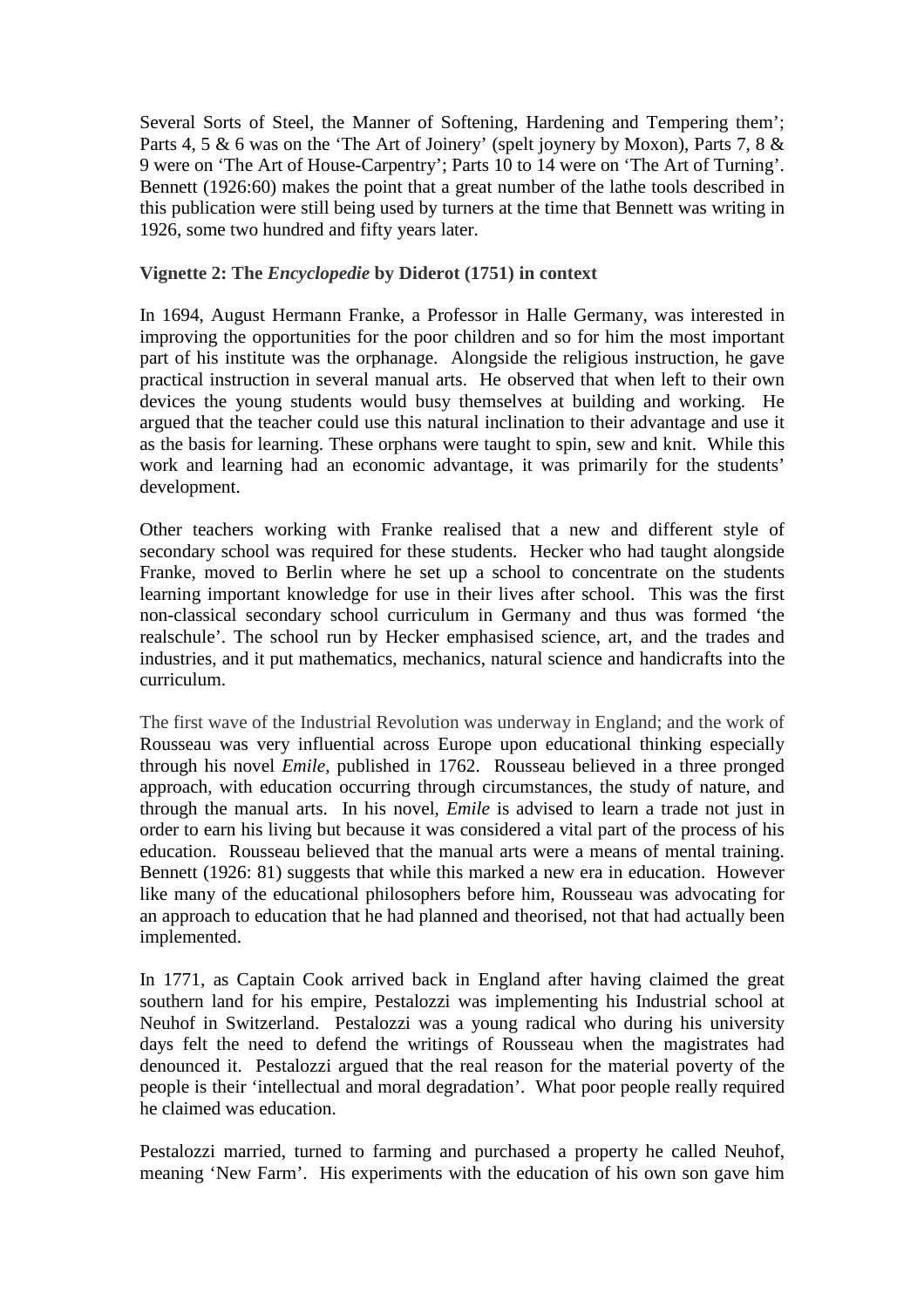experience and ideas to develop further. In 1774 he brought around twenty poor children into his own home. He combined an active lifestyle of working on the farm, with the learning of school work. He engaged students in conversations about their interests and from these discussions developed informal programs. It is claimed by some educational theorists that he introduced psychology into his teaching as he developed specific methods of teaching. From a broad educational viewpoint the farming school experience was a total success and very fruitful, yet from an economic viewpoint the farm and industrial school were not viable and therefore economic failures. Others saw what Pestalozzi was attempting and while this was not profitable as a business provided him with funds to stay afloat and to take in more poor children to educate.

It is in this context that *'the Encyclopedie'* was developed. Some like Gillespie (1993) claim that Diderot's Encyclopedie brought dignity to the arts and the trades. 'The different trades and industries were investigated and classified according to the principles revealed in the investigation', (Gillespie 1993: XX), and it is further claimed that the act of analysis elevated the trade from folklore to science, (Gillespie 1993: XX). Interestingly, this is not necessarily how working people saw his project. Diderot claimed that trades people were sometimes less than forthcoming about their work. Their reluctance was further compounded as many trades had there own terminology and some even their own lexicon. Yet it is not in the descriptions that the Encyclopedie is most powerful it is the combination of the explanations together with the collection of the many plates or drawings. Many of the original drawings for the Encyclopedie were completed for Diderot by the draughtsman Louis-Jacques Goussier. The first volume of illustrations appeared in 1762. Initially a plagiarism charge came from the Academie des Sciences but then fell quite. What can be said is that the claim by Diderot that he visited hundreds of workplaces to interview tradesmen so as to document their work, is generally regarded to be a fabrication, (Blom 2004: 255).

#### **Vignette 3: The Russian system of instruction in context**

In 1868, Victor Della Vos and his associates devised the Russian system of workshop instruction for use at the Imperial Technical School in Moscow. This Technical school grew out of the need to train workers for the Railway workshops. Della Vos who was an engineer by profession prior to taking over the running of this important Technical school, was dissatisfied with the ad hoc way that training was developed and looked for a more logical approach. He went on to devise training methods and programs based on a thorough and systematic 'analysis of all the tool processes and construction methods in the mechanical arts'. This systematic analysis was broken down into its various elements and the elements and their sequencing became the basis of the training. Further, it was found that 'when the idea of analysing and breaking down of the manual arts into their elements and of arranging these elements in pedagogical order was shown to be possible and practicable, it was recognised that these arts could be taught in schools by essentially the same teaching methods as the other school subjects' (Bennett 1937: 13). This shifted the method of learning of manual and industrial education from imitation and immersion through apprenticeship to a method of mastering the elements of the trade. It was also found that the mastering of the elements could be undertaken in a school or institutional setting, not only through an apprenticeship arrangement.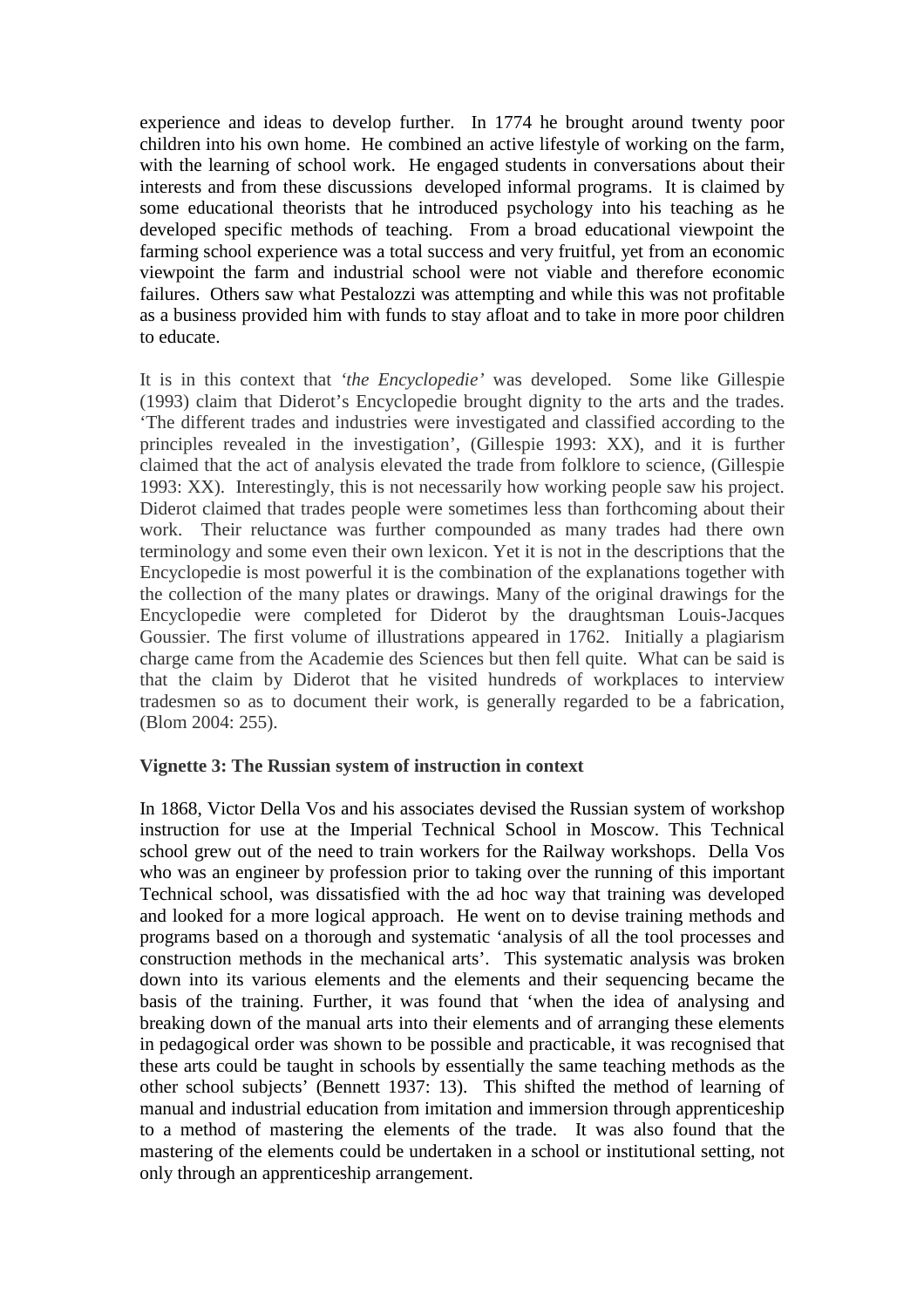In 1868, Victor Della Vos, modernised and re-organised the School of Trades and Industries in Moscow. Workshops known as construction shops participated in authentic work by employing skilled workers to take on and produce private orders. Alongside the construction shops were built instruction shops. Here the worker/learners were to learn the fundamentals of the mechanical arts, in the least possible time, in the largest class sizes possible, by a sound systematic method, and in a way that allowed the teacher to be able to track the individual progress of each student (Bennett 1937). Under this system it took up to six years to thoroughly train civil and mechanical engineers, draftsman, foreman and chemists. The trades were learnt in a much shorter time.

Della Vos developed eight principles which underpinned this system. These originally appeared in about 1876 but later revisions culminated in these as cited below and are dated from Della Vos in approx 1893. This revised list of principles is listed in Bennett (1937: 17 & 18):

- 1. Each art or distinct type of work has its own separate instruction shop; e.g., joinery, wood turning, blacksmithing, locksmithing, etc.
- 2. Each shop is equipped with as many working places and sets of tools as there are pupils to receive instruction at one time.
- 3. The courses of models are arranged according to the increasing difficulty of the exercises involved, and must be given to the pupils in strict succession as arranged.
- 4. All models are from drawings. Copies of each drawing are supplied in sufficient number to provide one for each member of a class. The drawings are mounted on cardboard (or, for the blacksmith shop, on wooden boards) and varnished.
- 5. The drawings are made by pupils in the class for elementary drawing, under the direction of the teacher of drawing with whom the manager of their shops comes to gain agreement concerning the various details.
- 6. No pupil is allowed to begin a new model until he has acceptably completed the previous model in the course. He must receive at least a grade of three, which is considered good.
- 7. First exercises will be accepted if dimensions are no more than approximately correct; later exercises should be exactly to dimensions; therefore, the same marks given to a student at different periods during his course do not express the absolute, but the relative, qualities of his different pieces of work.
- 8. Every teacher must have more knowledge of his speciality than is necessary merely to perform the exercises in the course of instruction. He must keep constantly in practice so that his work may be an example of perfection to his pupils. Such dexterity increases the authority of the teacher.

The teaching of the course was divided into three successive periods. In the first period, pupils were given the name of the tools, shown how to care for them and use them. They were instructed on various materials and their properties – theory and the use of tools, techniques, materials and processes. In the second period the pupils would use the tools and processes learnt to manufacture a joint in woodwork. Instruction in metalwork followed a similar plan – always proceeding from simple forms to the more complex. During this period the student was observed by the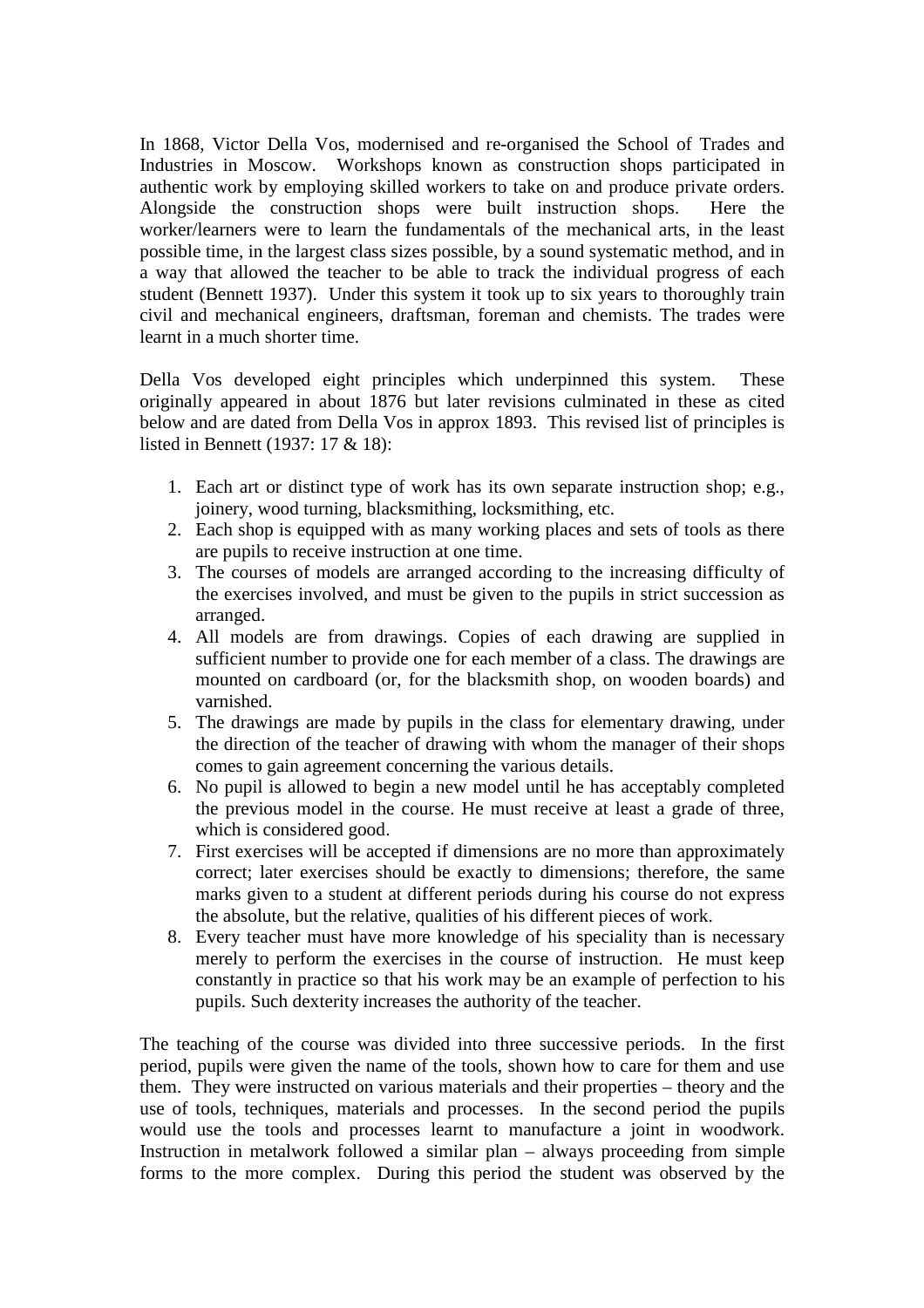teacher and corrected or adjustments suggested as required – guided use of tools techniques, materials and processes to make joints. In the third period, the pupils would make whole or part of various mechanisms and through these acquired an understanding and practical knowledge of working in wood and metals. During this period the teacher guided whenever necessary but the observation of the teacher was weakened so that the student would be encouraged to develop independent – application of tools, materials, processes within the production of elements and components.

The Russian system of training was showcased at various Trade fairs across the globe, at St Petersburg in 1870, Vienna in 1873 and Philadelphia in 1876. This exposure ensured that it was picked up by others and exported into use outside of Russia, across Europe and the USA. Runkle opened the first school based on the Moscow Imperial Technical School in Komotau Bohemia in 1874. In 1878 the Moscow school was exhibited at the International Trade Fair in Chicago alongside some of the new schools that had come into being as a result of previous exhibition of the Russian system.

## **Discussion**

Questions about who is documenting the work of the manual trades and occupations and for what purpose are central to this paper. A further and related issue arises about the complex role of literacy as a tool and practice for documenting the working knowledge of the tradespeople by others, often who were middle class, and outsiders to the work. These questions offer another take on the divide between those who work with their hands and those who work with their heads and the relationship between them. Or as Anderson begins his book, 'From the dawn of time there have been two different kinds of education – the education of the manual laborer through practice with tools, implements, and machines in shop, field, ship or mine, and the education of the brain-workers and members of the leisure class in the school, largely with the aid of books' (1926:v). It needs to be asked then, who were the intended audience and readers for the texts that were produced in documenting the trades, and how were these understandings going to be used?

The formation of the Royal Society of London ushered in a period of great scientific discovery in England of which industrial and manual education was a significant component. One of its members, Joseph Moxon wrote his 'Mechanick Exercises or Doctrine of Handy Works' (1677 & 1683) in an effort to document the tools and practices of the trades at that time. Through the use of multimodal texts which illustrate and describe the work of a number of trades, his treatise is attempting to achieve numerous objectives. In the first instance he is attempting to acknowledge the knowledge base of tradespeople. He appears to be wanting to promote the trades as legitimate and worthy occupations. While satisfying these objectives his treatise also makes this knowledge available to others who can read and understand it and thereby disseminates the workings of the trade more broadly.

In France during the time that the Encyclopedie was written  $(1751 - 1780)$  Diderot and the other authors of the encyclopedie were under no elusions that they were involved in a subversive project that confronted the power of the church and monarch alike. These authors were attempting to document, promote and democratise secular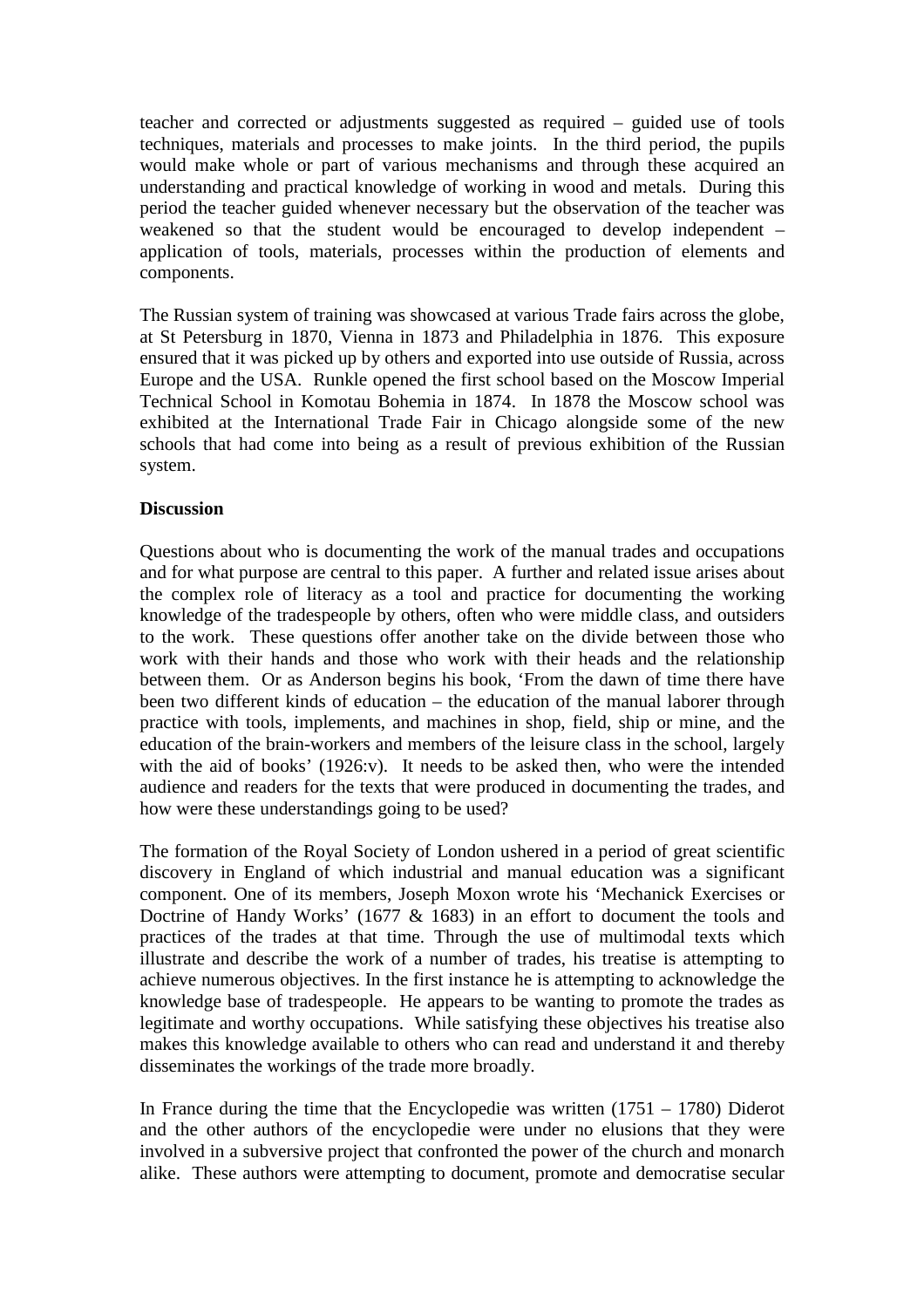knowledge. It is these multimodal texts which stand as records of industry and life at this time. Pennabecker (1998), cited in Hansen (2009:17), states that the Diderot *Encyclopedie ou Dictionaire raisonne des sciences des arts, et des metiers*, as a thirty five volume compendium is considered the centrepiece of the Age of the Enlightenment. In a slight aside, contemporary reading and study of the text and plates have led some analysts to state that they think that some trades such as cabinetmaking may have gone backward since they were documented. Yet it must be acknowledged that it is because of the existence of the Encyclopedie that such judgements can now be made.

There are three main features of the Russian system which are considered innovative. First is the use of a dedicated instruction shop standing alongside Construction shops that were doing actual live work. The close proximity of the authentic work may have provided scaffolding to learners who could then see and understand the role of various components which they were required to manufacture. Importantly because the instruction shop was located separately from the construction shop it wasn't long before questions were asked on how necessary was it that they be co-located. This led to experiments of having instruction shops without the construction shops. In effect, the instruction shops when separated became stand alone educational or learning facilities. In this way, the instruction shops became the basis of a training institution separated from the worksite.

The second innovation here is with the organisation of the instruction. The seeds of the contemporary four-staged pedagogy for workplace learning such as cognitive apprenticeship which is discussed by Billett (2001). Cognitive apprenticeship consists of modelling, coaching, scaffolding and fading. Although, Hansman (2001) citing, LeGrand Brandt, Farmer and Buckmaster, (1993); describe this in terms of five stages, which they describe as modelling, approximating, fading, self-directed learning and generalising. The strategy is that the guidance of a more expert worker assists in making opaque knowledge more accessible. Guidance and instructional interventions by more expert others includes providing descriptions, analogies and through the use of diagrams. Thereby bringing this to the attention of the learner and making known what might otherwise have remained hidden from the learner.

The third innovation was the following of a course of exercises that had been developed for learning the work and which were derived from a scientific analysis of the manufacturing processes. In this way Maclean & Wilson (2009) spectulate that Della Vos 'may be designated as the originator of the task analysis method for the sequentialisation of working knowledge in vocational didactics, which eventually became the basis for competency based TVET' (pg xci). This approach to VET curriculum has been described by some as encompassing an Engineer's logic. Hanf (2002:15), is also cited by Maclean and Wilson (2009), when he states that 'several hundred courses across Europe evidently adhere to the principles expounded; (2009:xci), now some 140 years later than when originally stated by Della Vos in 1868.

#### **Conclusion**

'History has been defined as the extension of the past into the future' (Maclean & Wilson 2009: xcv) and hence while over eighty years old, study of the historical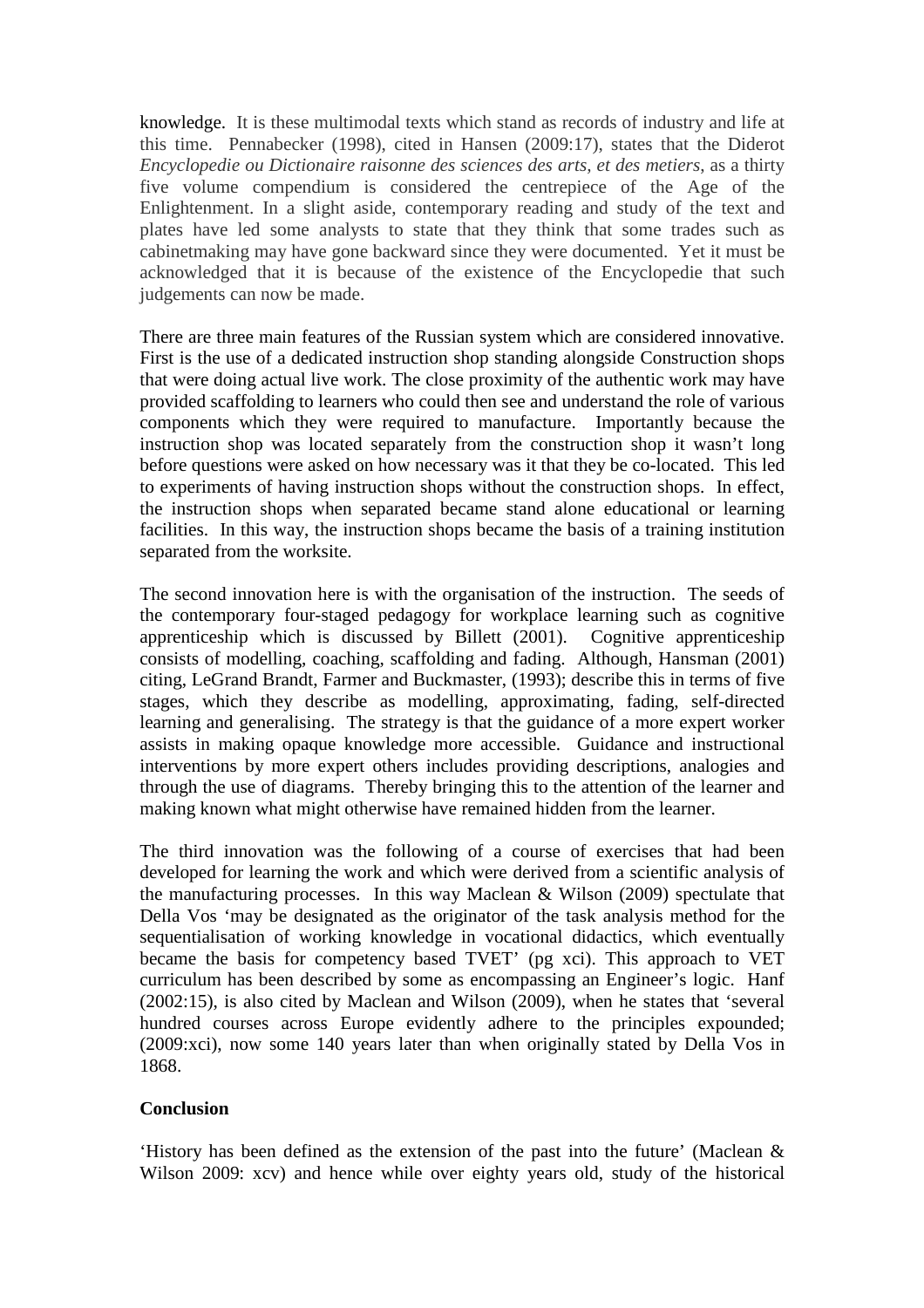works of Anderson and Bennett are beneficial to those interested in the origins of debates in contemporary Australian VET. Similarly a review of the three approaches to documenting the trades and industry are a worthwhile and rewarding experience. Moxon's treatise shows tools of trade that are familiar even today. The Encyclopedie consists of illustrated texts that amongst other things describe and explain the work of the trades and various aspects of industry at that time. This publication holds particular historical significance to those who work in vocational education and training. Similarly, the Russian approach to systematic instruction as developed by Victor Della Vos in Moscow too is highly important to those who study the curriculum and pedagogies of vocational education and training. Like the Russian system, all VET programs across Australia are derived from an analysis of the work and arranged in some form of developmental pathway. It is suggested that the training at this school is a close precedent of current methods of vocational education and training in Australia and in particular is one of the ancestors of competency-based training. The curriculum movement from simple to complex, from parts to whole, and sequentialisation all based on task analysis of the job roles was very prominent in the model of competency based training implemented in some Australian VET institutions in the 1980s and 90s. Finally, questions will always be raised about the effectiveness of training approaches that rely upon accurate depiction of the social practices that make up trades and occupations through textual abstraction.

### **References**

- Anderson L F, (1909), *History of the common school education: an outline sketch*
- Anderson L F, (1926), *History of Manual and Industrial school education*, New York: Appleton & Co.
- Anderson L F, (1931), *Pestalozzi*, New York & London: McGraw Hill Book Co.
- Applebaum H (1992) *The Concept of Work: ancient, medieval, and modern*, Albany: State University of New York Press.
- Barlow M L (1990) *Historical Background of vocational education, in Paulter A J (ed) Vocational education in the 1990s: major issues*, Ann Arbor: Prakken Publications.
- Bennett C A, (1926), *History of Manual and Industrial Education up to 1870*, Peoria: The Manual Arts Press.
- Bennett C A, (1937), *History of Manual and Industrial Education from 1870 up to 1917*, Peoria: The Manual Arts Press.
- Billett S (2001) *Learning in the workplace: strategies for effective practice*, Sydney: Allen & Unwin.
- Blom P (2005), *Enlightening the world: Encyclopedie, The Book that Changed the Course of History*, New York: Palgrave Macmillan
- Brown M (1994) Competency Based Training: Skill Formation for the Workplace or Classroom Taylorism, in Kenway J (ed) *Economising Education: The Post-Fordist Directions* Geelong: Deakin University Press
- Brown M (2003) Tracing the ancestors of competency based training, in Bowden B, & Kellett J (ed) *Transforming labour : Work, organisation, struggle*; Proceedings of the Eighth National Labour History Conference, Brisbane : Brisbane Labour History Association, October, pp. 54 - 63.
- Brown M (2009) *A review of the historical influences on 'hands on' learning*, NCVER No Frills Conference, University of Ballarat. July
- Brown M (forthcoming) *Synthesising historical narratives in 'hands on' learning*.